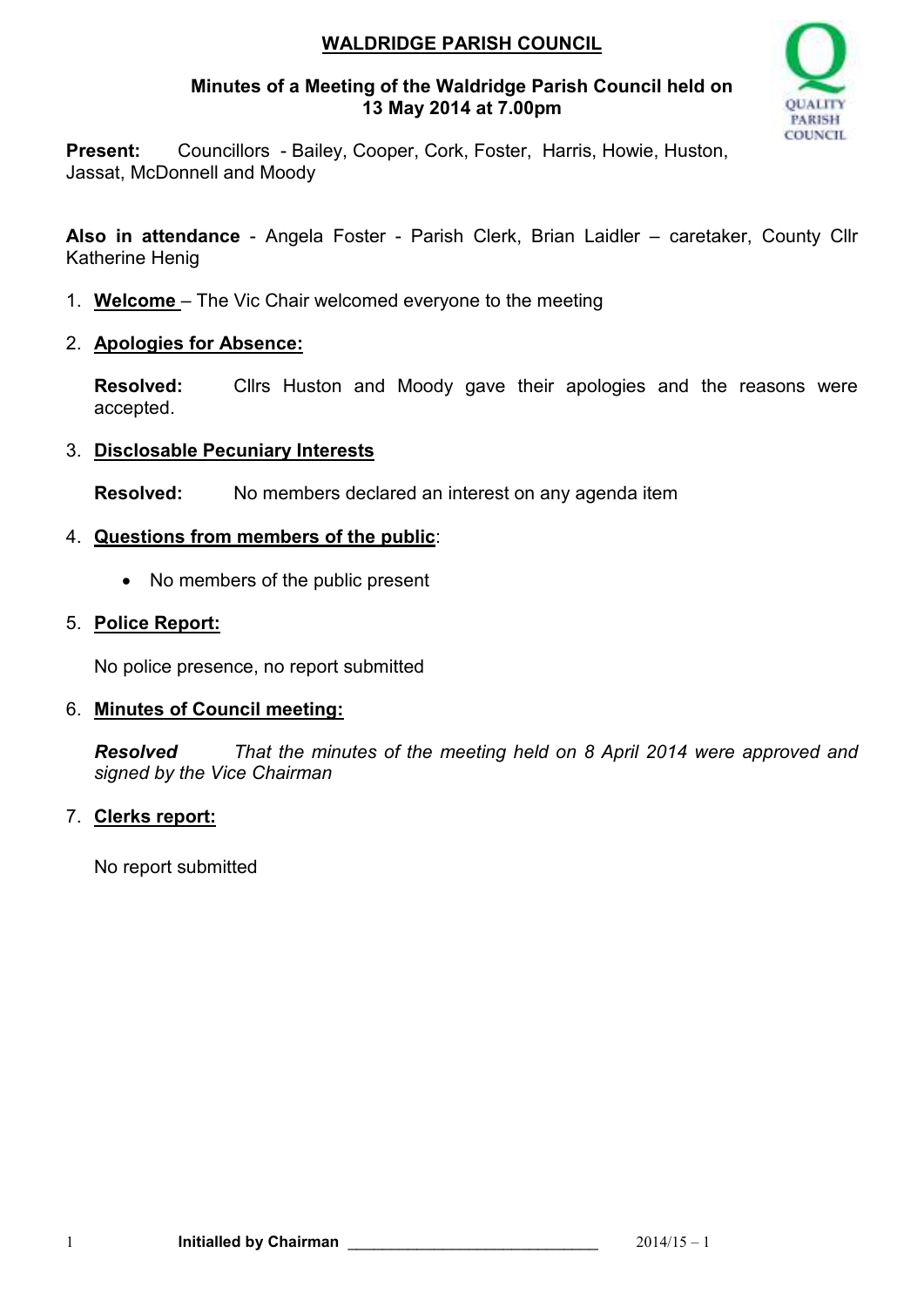#### 8. **Parish Matters and on-going items**

# a) **Planning applications received**

| DM/14/00805/FPA 21 Hawkhill Close | <b>Chester-le-Street</b><br>Durham<br>DH <sub>2</sub> 3TU            | To consider any planning applications received after the agenda was published.<br>Forward extension of existing<br>garage with a new roof over |
|-----------------------------------|----------------------------------------------------------------------|------------------------------------------------------------------------------------------------------------------------------------------------|
| DM/14/00888/FPA                   | Dene House<br><b>Waldridge Road</b><br>Waldridge<br>Durham DH2 3RZ   | Single storey rear extension                                                                                                                   |
| DM/14/00947/FPA                   | Frankdale<br>Waldridge Road<br>Waldridge<br>Durham<br><b>DH2 3SJ</b> | Single storey bedroom<br>extension to rear of dwelling<br>and removal of windows and<br>addition of glazed french doors<br>to side.            |

*Resolved: To recommend approval – to contact planning and ask why residents had not had any correspondence re Frankdale* 

#### b) **To consider any planning applications received after the agenda was published.**

#### *None received*

#### c) **Planning Application Fern Meadows** 2/13/00304/FUL

*Resolved: It was agreed to let the application go to committee, but no councillors need to attend as no longer objecting to application as driveway to be increased in size to help alleviate parking problems.* 

#### d) **County Councillors report –**

Cllr Henig submitted her report covering:

**Ongoing projects** - Flood mitigation works / community resilience / Signage re dogs on village green

**Traffic management** - Traffic survey / Parking

**County council update** - Old Club House / Friends of Riverside Park

*Resolved: The report was noted. No matters for the members to comment on. To consider arranging a meeting with community resilience team* 

# e) **Signage re dogs on village green**

This to be placed on next agenda as Newker School had not finalised their designs. It was suggested getting a pre meeting to view the designs before the next meeting.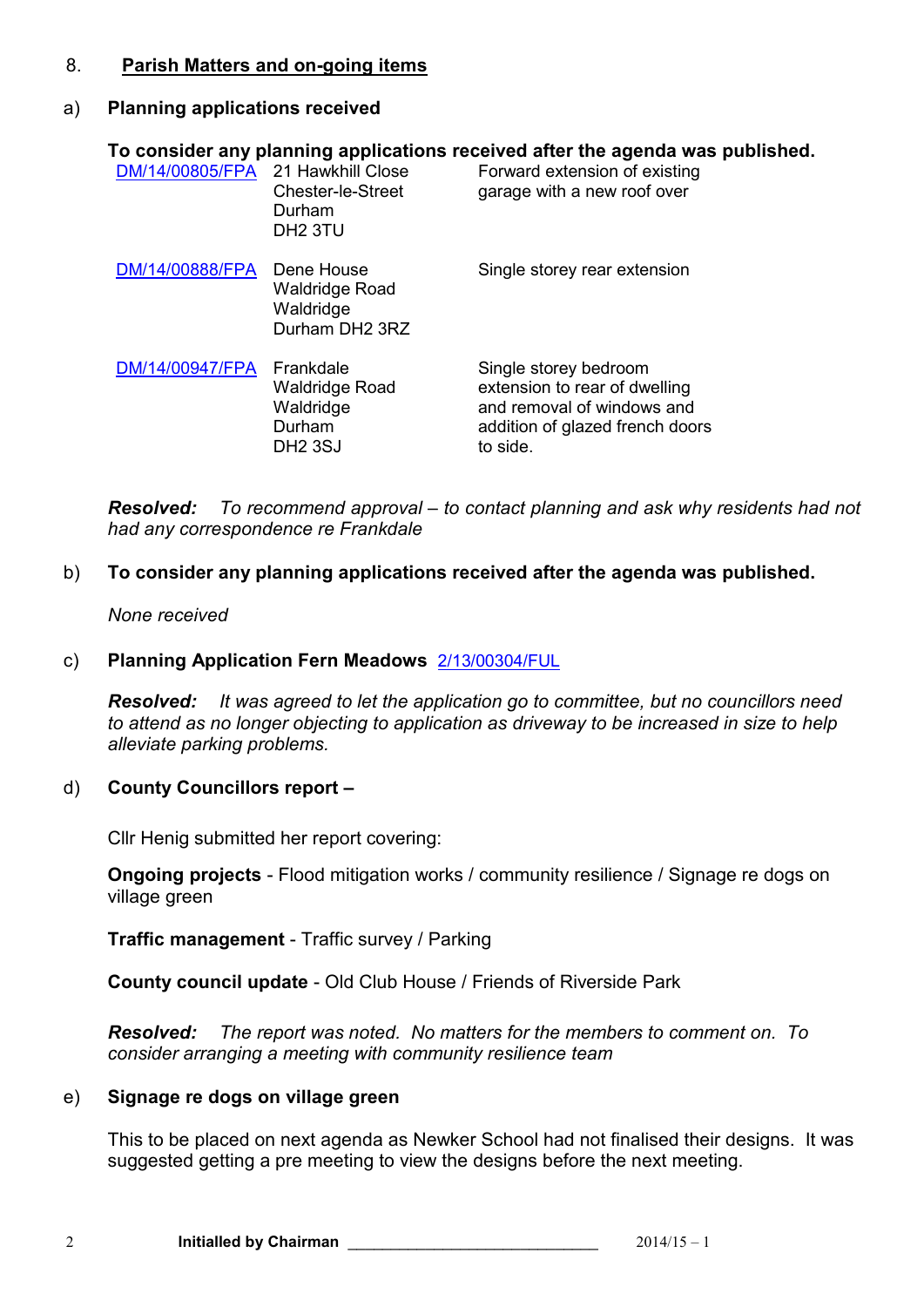# f) **Fitness equipment monthly inspections**

The equipment as been inspected and no issues arose. A cost for the sign Wicksteed suggested would cost £1,217. The Clerk to check with DCC to see if they recommend putting signs up. Get costs from them if so.

- g) **Parked cars at flats**  As the resident from the flats has decided not to respond to the planning, the case is now closed.
- h) **Tree's and plants on Whitehill Way** After a recent site meeting, Northumbrian Water agreed to put right all the trees and plants that have been removed, Cllr Cork to meet with the horticulturist from NWL and will report back.
- i) **Annual return**  The Council received and considered the Annual Return for the year ended 31 March 2014 which included the Statement of Accounts, the Annual Governance Statement and the Financial Information in section 4 of the Annual Return relating to the annual Internal Audit Report. They took on board all the suggestions made.

*Resolved: To approve the Statement of Accounts for the year ended 31 March 2014* 

*Resolved: To approve the Annual Governance Statement for the year ended 31 March 2014*

- j) **Annual report** This has been circulated for approval. Awaiting Chairs report.
- k) **Easter event** The event was discussed, it was not as well attended as in previous years.

*Resolved: Agree to continue next year and see if still a viable event to hold. It was agreed to get costs for banqueting tables x 3 and to purchase one 2.5m gazebo after successfully selling the marquee for £250.* 

#### l) **Trees on Millennium Green** –

*Resolved: After the site meeting, it was agreed to keep monitoring the trees, but as they are not overhanging any property, this will be left for now. This is in line with DCC tree policy.*

#### m) **Bins and sculptures** –

*Resolved: After the site meeting new positions were agreed, the Clerk to contact DCC.* 

- n) **Letter for bank** two signatories signed letter to change correspondence address.
- o) **Training** A date of 11 September at Edmondsley was agreed for joint training event. A further training day on 15 July at Sedgefield was discussed; this will cost £27.00 each.

*Resolved: It was agreed the Clerk and Cllr Cooper to attend event at Sedgefield, as many councillors to attend as possible on 11 September*

p) **Seat –** After a seat was taken away recently by DCC at Congburn woods, it was suggested asking DCC to replace.

#### q) **Correspondence received**

• A reminder for Cllr McDonnell to open rooms for voting on 22 May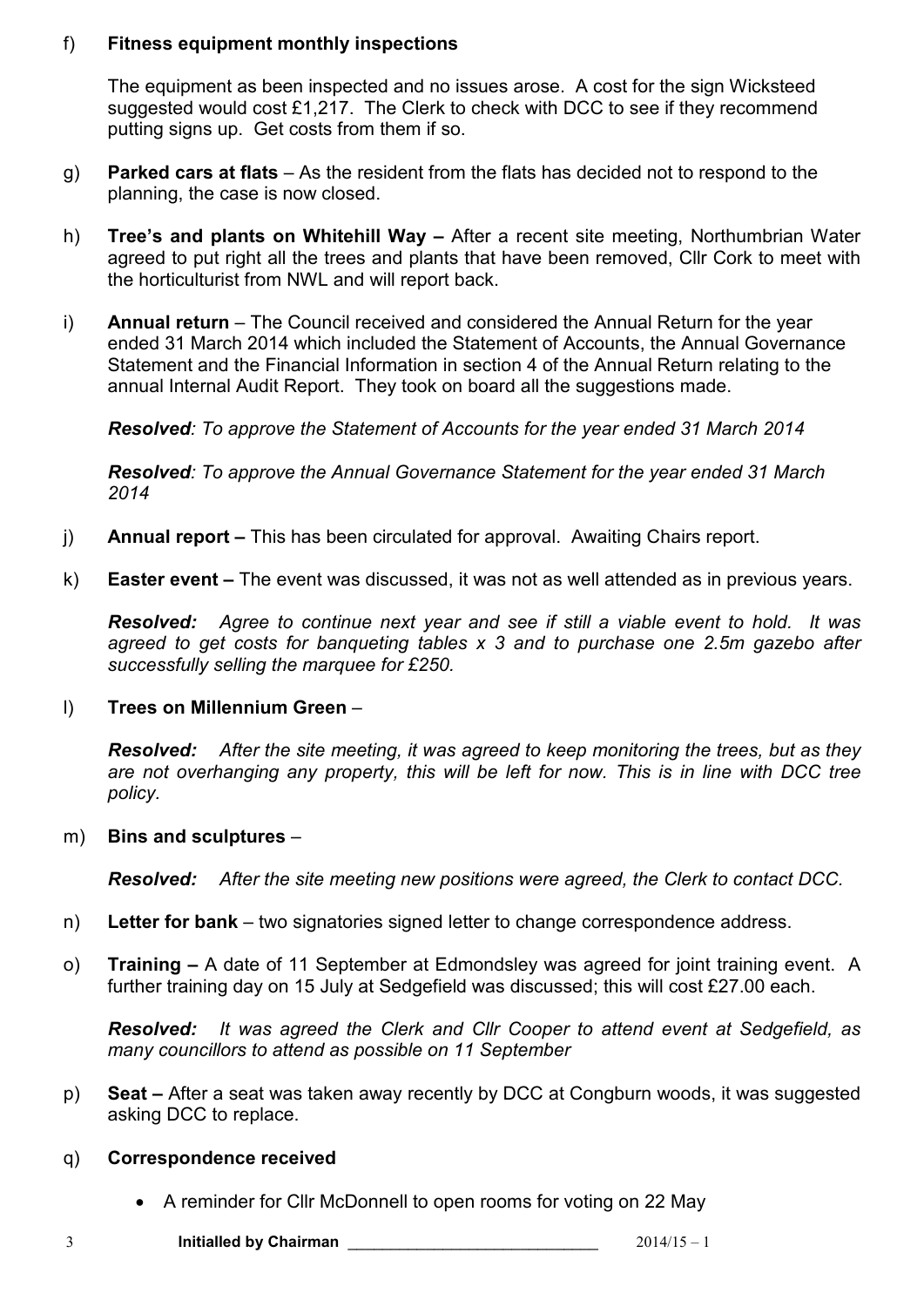• It is a legal requirement to display a health and safety poster, it was agreed to purchase A2 size

# r) **Correspondence received after agenda published** (to note only)

Nothing received

# s) **Northumbria in Bloom working group update –**

After a meeting held on 7 May 2014, Cllr cork gave an update.

- The Spring judging 22 April was a great success, next judging 23 July
- A change of name to Waldridge in Bloom for working group
- Cllr Henig to fund the bed at Whitehill, school children to plant
- To note trees have been poisoned on Redesdale Road by unknown people
- Requested holding a table top sale on 12 July

# *Resolved: all requests and comments noted and agreed*

t) **AAP forum updates** – next meeting 2 July, Cllr Jassat to report back

## u) **Urgent issues for noting** (Clerk to use delegated powers if necessary) **and any items Councillors wish to agenda for next meeting**

A request for new blinds was made by caretaker – this to be placed on next agenda, costs to be sought.

#### 9. **Financial Matters**

| (a)                                                     | <b>Payments</b>                                                                                                                                                                                                                                                                                                                                                                                                                                                                                                                                                                                                                    |                                                                                                                                                         |
|---------------------------------------------------------|------------------------------------------------------------------------------------------------------------------------------------------------------------------------------------------------------------------------------------------------------------------------------------------------------------------------------------------------------------------------------------------------------------------------------------------------------------------------------------------------------------------------------------------------------------------------------------------------------------------------------------|---------------------------------------------------------------------------------------------------------------------------------------------------------|
| <b>Resolved:</b> That the following payments be agreed: |                                                                                                                                                                                                                                                                                                                                                                                                                                                                                                                                                                                                                                    |                                                                                                                                                         |
| (1)<br>(2)<br>(3)<br>(4)<br>(5)<br>(6)<br>(7)<br>(8)    | That the sum of £529.80 be paid to Mrs A Foster (April 2014 wage) – this to include<br>one increment as per contract of employment<br>That the sum of £161.52 be paid to Mr B Laidler (April 2014 wage)<br>That the sum of £4.05 paid to Mr B Laidler (Expenses)<br>That the sum of £396.00 be paid to S M Lower – internal audit<br>That the sum of £34.30 be paid to $G$ Cork – refreshments for judging<br>That the sum of £42.77 be paid to K Foster – reimbursement for hi vis vests<br>That the sum of £44.16 be paid to St Johns Ambulance $-$ Easter event<br>To note no bill for redirection of mail as will cost £350.00 |                                                                                                                                                         |
| (b)<br>(1)<br>(2)                                       | <b>Receipts</b><br><b>Resolved:</b>                                                                                                                                                                                                                                                                                                                                                                                                                                                                                                                                                                                                | That the following receipts be noted:<br>That the sum £64.00 was received for room hire<br>That the sum of £250.00 was received from Age UK for marquee |